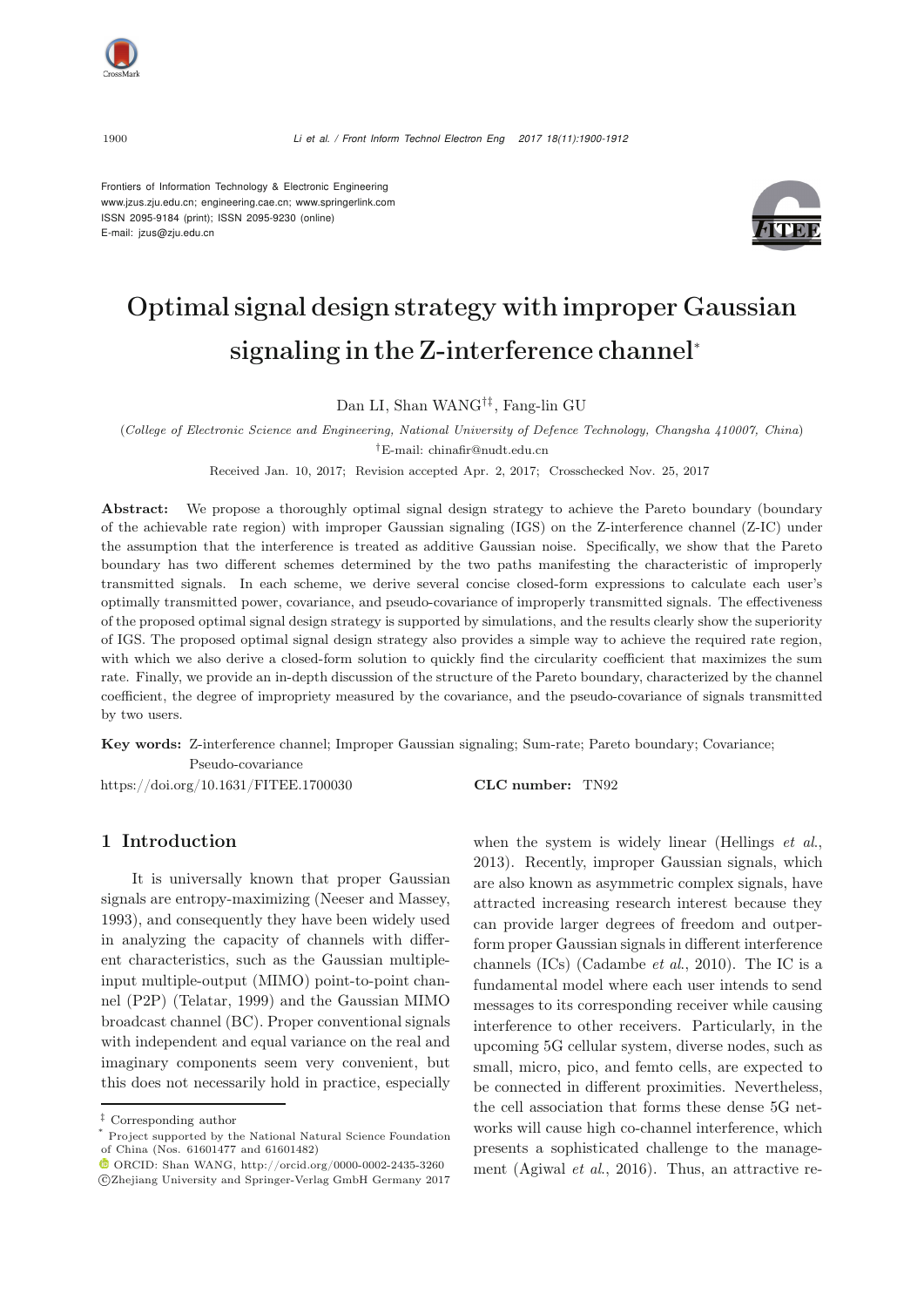search topic is the achievable rate region description of an IC with improper Gaussian signals. Despite there have been extensive studies on the capacity of the K-user MIMO IC, work on the transmission of improper Gaussian signals to handle interference more effectively is still proceeding.

Numerous studies regarding the elimination of interference caused by improper Gaussian signaling (IGS) have been implemented. The advantages of IGS for interference management have been extensively investigated in the three-user IC model (Cadambe *et al*., 2010), showing that each user employing IGS can obtain 1.2 degrees of freedom (DoF, also referred to as capacity pre-log, multiplexing gain, and effective bandwidth), which measures the number of independent signaling dimensions that are accessible in the network and approximates network capacity. The DoF with a user employing proper Gaussian signaling (PGS) is limited to less than one (Host-Madsen and Nosratinia, 2005) and the superiority of IGS is due to its ability to align interference, that is, to control the interference signal (Cadambe and Jafar, 2008). The superiority of IGS is due not only to the improvement in DoF, but also to an improvement of the achievable rate region in interference-limited channels. For instance, by separating the real and imaginary components of the channel coefficients, Ho and Jorswieck (2012) derived the achievable rate region for the two-user simple input, simple output (SISO)-IC with IGS, leading to a larger result than PGS with the same region. Furthermore, to achieve the rate boundary, a suboptimal scheme was proposed to derive the improperly transmitted parameters, i.e., covariance and pseudo-covariance of signals (Zeng *et al*., 2013a). The same researchers extended the method to address a more complicated  $K$ -user multiple-input single-output (MISO)-IC, and obtained some interesting results (Zeng *et al*., 2013b). IGS is also used to reduce the symbol error rate in the IC (Lagen *et al*., 2016) and acts as an optimal approach along with the PGS applied in the MIMO-IC (Kurniawan and Sun, 2015). Except for interference mitigation in the IC, the application of IGS can create benefits in some other multiuser scenarios, such as relay-assisted communications and the BC with linear precoding (Kim *et al*., 2012; Hellings *et al*., 2013).

A particular IC case is Z-IC (Costa, 1985), where only one of the two receivers is disturbed by the transmitting signal related to the other receiver. As depicted in Fig. 1, it can approximate several real-world wireless communication scenarios, for example, in cellular networks where one user is located at the border of the cell and the other is located near the cell center of the neighboring cell and therefore not affected by the interference of the base station. In addition, there are many instances in city environments, such as large buildings and thick walls, which may keep one of the receivers out of the interference, while the other one is exposed, which is another Z-IC case.



Fig. 1 Example of cell-edge users

There are several notable studies on Z-IC. The capacity region of Z-IC, which is achievable by a nonlinear processing at the receiver, is known only in strong and very strong interference regimes (Sato, 1981; Costa, 1985). Nevertheless, from a practical standpoint, adopting linear (or widely linear) processing while treating the interference as additive white Gaussian noise (AWGN) (Motahari and Khandani, 2009) brings more convenience and less complexity. Under this assumption, an optimal transmission strategy was proposed to achieve the maximum sum-rate in a SISO Z-IC (Kurniawan and Sun, 2015), which consists of five possible solutions depending on the channel characteristics, including both PGS and IGS. Furthermore, a sum-rate maximizing strategy is derived in closed form by considering the real composite model, where complex signals are denoted as real signals with double dimension. Although some limitation is involved in this kind of model, it is quite necessary to develop a more intelligent model to obtain more insightful views. Recently, a similar strategy was proposed to characterize the rate region of Z-IC by employing an augmented complex model (Lameiro *et al*., 2017), which works with both the signal and its complex conjugate. The main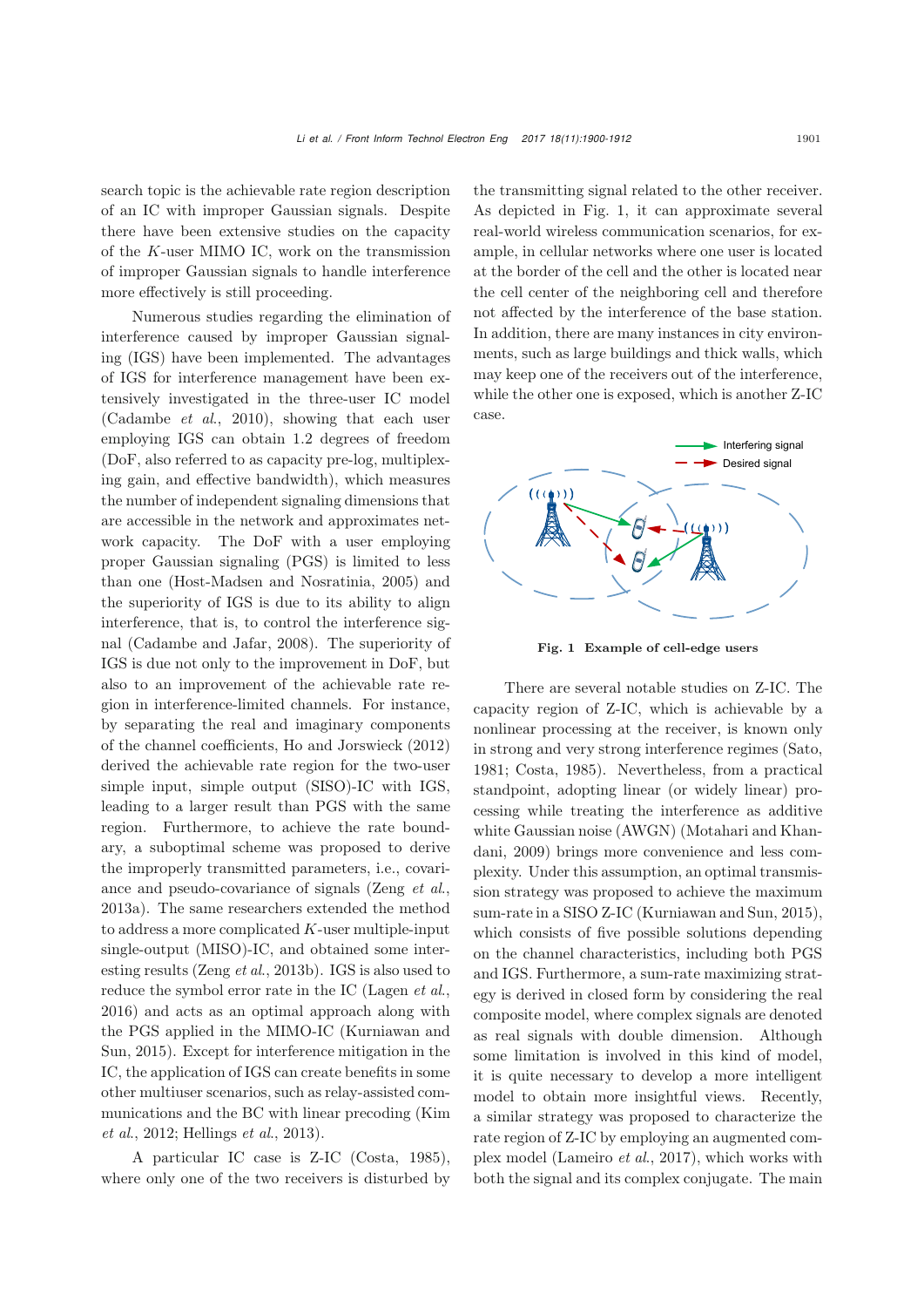factor involved in the strategy is the circularity coefficient, which indicates the degree of impropriety. Despite some remarkable efforts of these researchers, the complexity of deriving an optimal strategy to characterize the rate region of Z-IC is still hardly affordable, and hence a more insightful and intuitive derivation of both the optimal signal design strategy and the analysis of the sum-rate is necessary and meaningful. In this study, we focus on gaining more insight into the use of IGS in Z-IC. To this end, we propose a thoroughly optimal signal design strategy to achieve the Pareto boundary, which not only proves the superiority of the use of IGS versus PGS, but also provides a quite easy way to find the optimal improperly transmitted parameters, i.e., covariance and pseudo-covariance, to fit the specific range requirement of the rate in practical applications. Furthermore, we analyze the sum-rate region on the basis of the analysis of the Pareto boundary, whereby little calculation is needed to find the variable pair that maximizes the sum-rate, which brings an intuitive view of the design of the covariance and pseudo-covariance of the signals. Nevertheless, the obtained variable pair that maximizes the sum-rate is not always optimal, and it occurs when the rate of one of the users is too low to fit the requirement in practice. To deal with this situation, an active solution is given to reduce the search space that is required to find the optimal parameters.

# 2 System model for Z-IC

Consider a two-user Z-IC with no symbol extensions, where each user  $S_r$  with a single antenna is intended to send a message to the corresponding receiver  $D_r$ . The process of signal transmission can be expressed as

$$
y_1 = h_{11}x_1 + h_{12}x_2 + n_1, \tag{1}
$$

$$
y_2 = h_{22}x_2 + n_2,\tag{2}
$$

where  $y_r$  and  $x_r$  are the received signal and transmitted signal at sender  $S_r$  and receiver  $D_r$ , respectively, with  $x_r$  assumed to be the improper/proper Gaussian signal. Additionally,  $n_r$  is AWGN with variance; the coefficient of channel between  $S_r$  and  $D_r$  is depicted as  $h_{rk} = |h_{rk}| e^{j\phi_{rk}}, r, k = 1, 2$  (Fig. 2).



Fig. 2 The Z-IC model

#### 2.1 Preliminary: improper random variables

The covariance of a zero-mean IRV z is described as  $C_z = E[|z|^2]$ . Analogously, we define the pseudo-covariance as  $\tilde{C}_z = E[z^2]$ . Then variable z is called proper if and only if  $\tilde{C}_z = 0$ ; otherwise, it is called improper. Particularly, Lameiro (2017) illustrated that  $C_z$  and  $\tilde{C}_z$  are a fixed pair of variance only if the condition  $0 \leq |\tilde{C}_z| \leq C_z$  holds. So, the pseudocovariance of z can be described as  $\tilde{C}_z = |\tilde{C}_z|e^{j\theta}$ .

# 2.2 Description of capacity with improper signaling

According to the definition of information entropy and channel capacity, with the assumption that interference is treated as AWGN, the achievable rate of each user can be viewed as the mutual information of the transmitted signal and received signal, which can be formulated as (Zeng *et al*., 2013a)

$$
R_i = I(x_i; y_i) = h(y_i) - h(y_i | x_i) = h(y_i) - h(w_i)
$$
  
= 
$$
\underbrace{\log_2 \frac{|C_{y_i}|}{|C_{w_i}|}}_{R_{\text{proper}}} + \frac{1}{2} \underbrace{\log_2 \frac{1 - C_{y_i}^{-2} |\tilde{C}_{y_i}|^2}{1 - C_{w_i}^{-2} |\tilde{C}_{w_i}|^2},
$$
  
(3)

where  $C_{y_i}$  and  $\tilde{C}_{y_i}$  are the covariance and pseudocovariance of the received signals, respectively. They are formulated as ⎧

$$
\begin{cases}\nC_{y_1} = C_{x_1} |h_{11}|^2 + C_{x_2} |h_{12}|^2 + \sigma^2, \\
C_{y_2} = C_{x_2} |h_{22}|^2 + \sigma^2, \\
\tilde{C}_{y_1} = \tilde{C}_{x_1} |h_{11}|^2 + \tilde{C}_{x_2} |h_{12}|^2, \\
\tilde{C}_{y_2} = \tilde{C}_{x_2} |h_{22}|^2.\n\end{cases} (4)
$$

On the other hand,  $C_{w_i}$  and  $\tilde{C}_{w_i}$ , with  $w_i$ defined as the term of the interference plus noise, are the covariance and pseudo-covariance of  $w_i$ , respectively, which can be obtained as ×.

$$
\begin{cases}\nC_{w_1} = C_{x_2} |h_{12}|^2 + \sigma^2, \ C_{w_2} = \sigma^2, \\
\tilde{C}_{w_1} = \tilde{C}_{x_2} |h_{12}|^2, \ \tilde{C}_{w_2} = 0.\n\end{cases} (5)
$$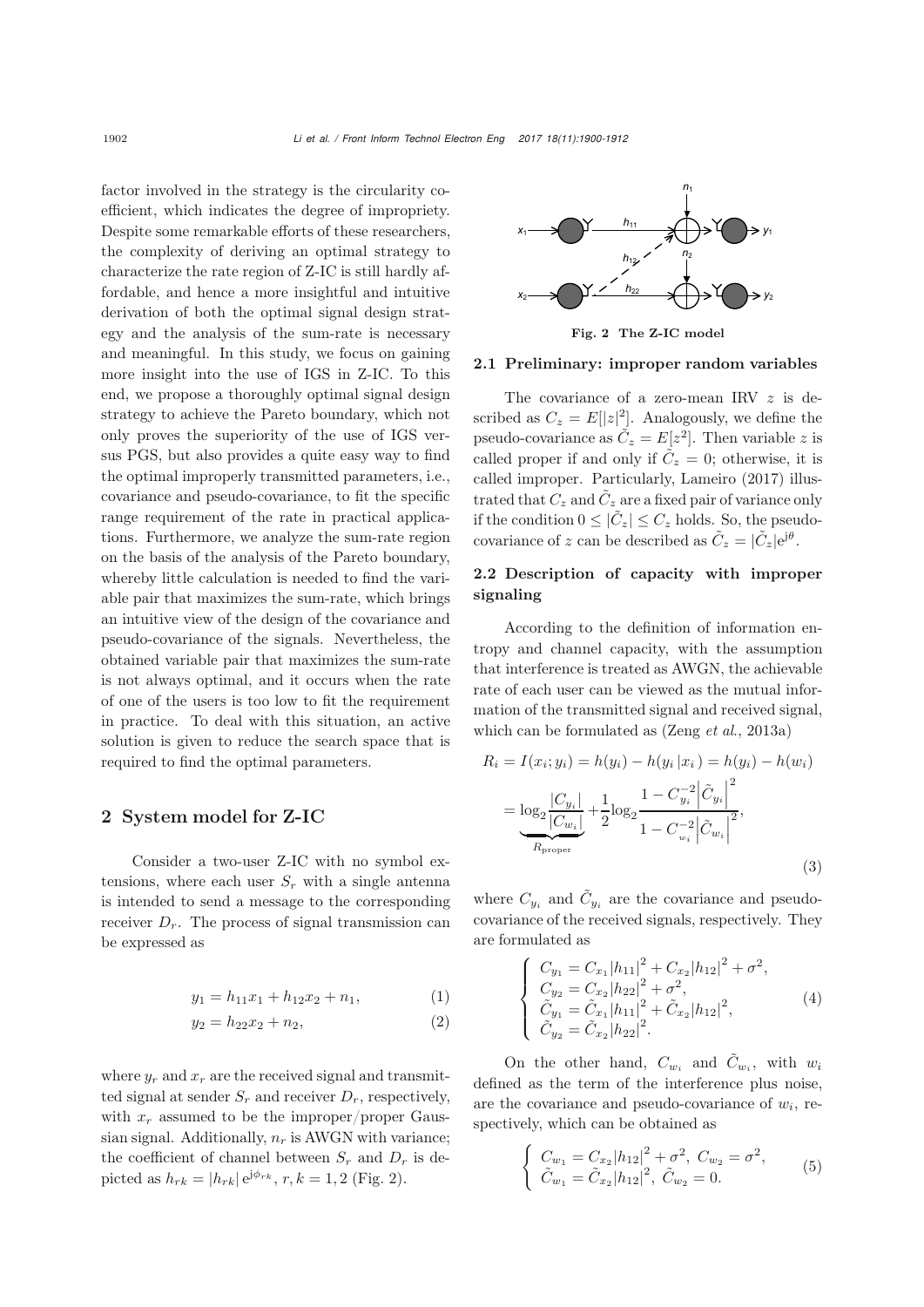Then, the achievable rate region for Z-IC can be defined to be the union of all achievable rate-pairs for both channels, i.e.,

$$
R = \bigcup_{0 \leq |\tilde{C}_{x_i}| \leq C_{x_i} \leq P_i} (R_1(C_{x_1}, \tilde{C}_{x_1}, C_{x_2}, \tilde{C}_{x_2}),
$$
  
\n
$$
R_2(C_{x_2}, \tilde{C}_{x_2})),
$$
\n(6)

where  $P_i$  is the power budget of the signal transmitted at the ith channel.

# 3 Achievable rate region analysis and superiority with IGS at Z-IC

Suppose a rate-pair  $(R_1, R_2)$ , which is the socalled Pareto boundary when a rate-pair  $(R_1, R'_2)$  or<br> $(P' \cap R)$  does not out with  $P' \geq R \cdot P' \geq R$ .  $(R'_1, R_2)$  does not exist with  $R'_1 > R_1, R'_2 > R_2$ . In<br>this section, we focus an approximating the schicarable this section, we focus on comparing the achievable rate region when the signal is either improper or proper, by analyzing the optimal transmit strategy to achieve the Pareto boundary in both situations. Furthermore, in our model, this boundary can be characterized by the derivation of optimal transmission parameters, i.e.,  $C_{x_i}$  and  $\tilde{C}_{x_i}$ .

First of all, substituting Eqs.  $(4)$ – $(6)$  into Eq. (3), and after several simple manipulations, the achievable rate region for each user can be expressed as

$$
R_{1} = \frac{1}{2} \log_{2} \left[ \frac{\left( C_{x_{1}} |h_{11}|^{2} + C_{x_{2}} |h_{12}|^{2} + \sigma^{2} \right)^{2}}{\left( C_{x_{2}} |h_{12}|^{2} + \sigma^{2} \right)^{2} \left| \tilde{C}_{x_{2}} h_{12}^{2} \right|^{2}} - \frac{\left| \tilde{C}_{x_{2}} h_{12}^{2} \right|^{2} \left| 1 + \frac{\tilde{C}_{x_{1}} h_{11}^{2}}{\tilde{C}_{x_{2}} h_{12}^{2}} \right|^{2}}{\left( C_{x_{2}} |h_{12}|^{2} + \sigma^{2} \right)^{2} - \left| \tilde{C}_{x_{2}} h_{12}^{2} \right|^{2}}, \right]
$$
\n
$$
= \frac{\left( 7 \right)^{2}}{\left( 7 \right)^{2}}
$$

$$
R_2 = \frac{1}{2} \log_2 \left[ \left( \frac{C_{x_2} |h_{22}|^2}{\sigma^2} + 1 \right)^2 - \frac{\left| \tilde{C}_{x_2} h_{22}^2 \right|^2}{\sigma^2} \right] \tag{8}
$$

#### 3.1 Preliminary assumption of parameters

According to Fig. 2 and Eqs. (7) and (8), it is clear that user 1 has no impact on user 2, and thus the maximized transmit power of signal  $x_1$  fills the optimal transmit scheme, which reflects  $C_{x_1} = P_1$ . In addition, the achievable rate of user 2 has no relevance to the phase of  $\tilde{C}_{x_2}$ . So, we can safely take

 $arg(\tilde{C}_{x_2})=0$ , and then have  $\tilde{C}_{x_2} = |\tilde{C}_{x_2}|$ . Furthermore, considering the expression of  $R_1$ , it is not difficult to find that we can achieve the maximum  $R_1$ by minimizing  $\left| 1 + \frac{\tilde{C}_{x_1} h_{11}^2}{\tilde{C}_{x_2} h_{12}^2} \right|$  $\Big|^2$ , which yields

$$
\arg\left(\frac{\tilde{C}_{x_1}}{\tilde{C}_{x_2}}\right) = \arg(\tilde{C}_{x_1}) = \pi + \arg\left(\frac{h_{12}^2}{h_{11}^2}\right), \quad (9)
$$

$$
\left|\tilde{C}_{x_1}\right| = \min\left(\left|\tilde{C}_{x_2}\right| \cdot \frac{|h_{12}|^2}{|h_{11}|^2}, P_1\right). \quad (10)
$$

Combining the previous analysis and the definition of the achievable rate region  $R$  in Eq. (6), we can come to a conclusion that  $R$  is now a function of two parameters, i.e.,  $C_{x_2}$  and  $|\tilde{C}_{x_2}|$ , because the others either are valid or can be expressed by these two parameters.

To simplify, we can denote  $C_{x_2}$  and  $|\tilde{C}_{x_2}|$  as x and  $x'$ , respectively. We already know that the relationship between the two parameters is  $0 \leq x' \leq$  $x$ , which is distinctly shown as the shadow in Fig. 3.



Fig. 3 Achievable domain for two parameters

## 3.2 Covariance optimization

When the signal is proper, we have  $x' = 0$ , which corresponds to vector  $AC$ . From Eq. (10) we observe that the signal  $x_1$  must be proper with  $\tilde{C}_{x_1} = 0$  if signal  $x_2$  is proper, i.e.,  $\tilde{C}_{x_2} = 0$ . Similarly, if signal  $x_2$  is improper, i.e.,  $C_{x_2} \neq 0$ , then the signal  $x_1$  must also be improper with  $C_{x_1} \neq 0$ .

#### 3.3 Pseudo-covariance optimization

According to the definition of the Pareto boundary, the boundary of the rate-pair  $(R_1, R_2)$ is composed of the set of the elements where each value of  $R_2$ , corresponding to all values of  $R_1$  varying from the minimum to the maximum, achieves the maximum.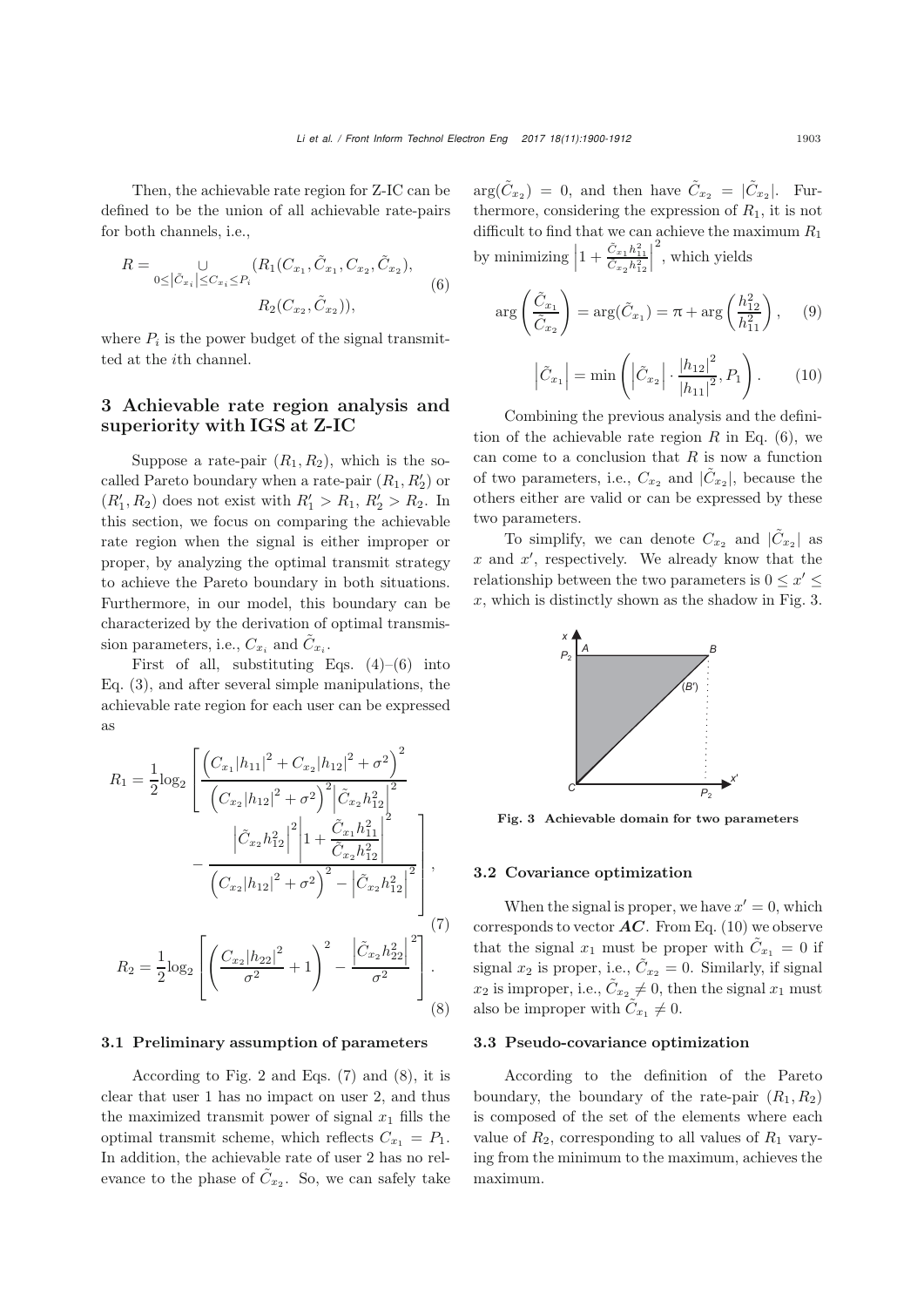With all the assumptions in Section 3.1,  $R_1$  and  $R_2$  can be rewritten as

$$
R_1(x, x') = \begin{cases} \frac{1}{2} \log_2 \frac{\left(P_1|h_{11}|^2 + x|h_{12}|^2 + \sigma^2\right)^2}{\left(x|h_{12}|^2 + \sigma^2\right)^2 - \left(x'|h_{12}|^2\right)^2}, \\ \text{if } x' < P_1 \frac{|h_{11}|^2}{|h_{12}|^2}, \\ \frac{1}{2} \log_2 1 + \frac{2P_1|h_{11}|^2}{x|h_{12}|^2 + \sigma^2 - x'|h_{12}|^2}, \\ \text{if } x' > P_1 \frac{|h_{11}|^2}{|h_{12}|^2}, \\ R_2(x, x') = \frac{1}{2} \log_2 \left[ \left(\frac{x|h_{22}|^2}{\sigma^2} + 1\right)^2 - \left(\frac{x'|h_{22}|^2}{\sigma^2}\right)^2 \right]. \end{cases}
$$
\n(11)

From Eq. (11),  $R_1$  is strictly increasing with x and strictly decreasing with  $x'$ , while  $R_2$  is strictly decreasing with  $x$  and strictly increasing with  $x'$ . Consequently, it is obvious in Fig. 3 that point A corresponds to the rate-pair  $(R_{1\min}, R_{2\max})$ , while point C corresponds to  $(R_{1\max}, R_{2\min})$ . For the deeper study, we denote the two paths from A to  $C$  as: (1) path 1 which is the vector from A to B, then to C in the condition  $P_2|h_{12}|^2 \leq$  $P_1|h_{11}|^2$  or the vector from A to B, then from  $B'(P_1|h_{11}|^2/|h_{12}|^2, P_1|h_{11}|^2/|h_{12}|^2)$  to C in the con-<br>dition  $B|h_{12}|^2 \geq B|h_{12}|^2$ , (2) path 2 which is the dition  $P_2|h_{12}|^2 > P_1|h_{11}|^2$ ; (2) path 2 which is the direct vector from A to C.

**Theorem 1** The value of function  $R_1(x, x')$  in-<br>execute learn both path 1 and path 2, while the value creases along both path 1 and path 2, while the value of function  $R_2(x, x')$  is strictly decreasing along both<br>nath 1 and nath 2 path 1 and path 2.

Proof Refer to Appendix A.

Theorem 2 According to Theorem 1, we can obtain two lines,  $L_1$  and  $L_2$ , which include all the rate-pairs with two variables that change along the two paths, respectively. Consider a rate-pair  $(m, n_0)$  on  $L_2$ , corresponding to the rate-pair  $(m, n_1)$ on  $L_1$  (Fig. 4). Then the Pareto boundary can be denoted as the union of rate-pairs  $(m, n)$  and  $n = \max(n_0, n_1).$ <br>**Proof** Refer t

Refer to Appendix B.

Notice: We would like to stress that the achievable rate region when the signal is improper always contains the achievable rate region when the signal is proper. This means that proper signaling is a special case of improper signaling and exactly indicates the superiority of IGS. Particularly, taking Eq. (C2) into account when  $|h_{12}|^2/|h_{22}|^2 \ge 1$  holds,



Fig. 4 Rate-pairs with variables changing along path 1 and path 2

the Pareto boundary can be achieved by changing variables along path 1, which indicates the unconditional superiority of IGS.

#### 3.4 Optimal parameter strategy

Defining  $R_1(x, x') = m$ ,  $R_2(x, x') = n$ ,<br>  $R_1(B_1) = a_1 B_2(B_2) = a_2 B_1(B_1) = k$  $R_1(0, P_2) = a_1, R_2(0, P_2) = a_2, R_1(P_2, P_2) = b_1,$  $R_2(P_2, P_2) = b_2$ ,  $R_1(0, 0) = c_1$ , and  $R_2(0, 0) = c_2$ , and using Theorem 1 and Theorem 2, the optimal variable pair,  $(x', x)$ , which maximizes  $R_2(x', x)$ <br>when  $R_1(x', x)$  takes a valid value of m, can be charwhen  $R_1(x',x)$  takes a valid value of m, can be char-<br>actorized by the following schemes: acterized by the following schemes:

Power-limited region:  $a_1 \leq m \leq b_1 \Leftrightarrow b_2 \leq n \leq$  $a_2$ :

| Condition                       | Optimal variable pair $(x, x')$ |
|---------------------------------|---------------------------------|
| $R_2(0,x_2) \leq R_2(x'_0,x_2)$ | $(x'_0, P_2)$                   |
| $R_2(0, x_0) > R(x'_0, x'_0)$   | $(0, x_0)$                      |

where 
$$
x'_0
$$
 satisfies  $R_1(x'_0, P_2) = m$ .  
Interference limited region.

Interference-limited region:  $b_1 < m \le c_1 \Leftrightarrow$  $c_2 \leq n < b_2$ :

| Condition                        | Optimal variable pair $(x, x')$ |
|----------------------------------|---------------------------------|
| $R_2(0,x_0) \leq R_2(x'_0,x'_0)$ | $(x'_0, x'_0)$                  |
| $R_2(0, x_0) > R(x'_0, x'_0)$    | $(0, x_0)$                      |

where  $x'_0$  satisfies  $R_1(x'_0, x'_0) = m$ .<br>Notice, We recall like to in

Notice: We would like to indicate that when  $a_1 \leq m \leq b_1$ , we have

$$
\lim_{P_2 \to \infty} \max_{0 \le |\tilde{C}_{x_2}| \le P_2} R_2(|\tilde{C}_{x_2}|) = \infty,
$$
\n(12)

which demonstrates that  $R_2$  is asymptotically limited by its power budget. The rate region of user 1,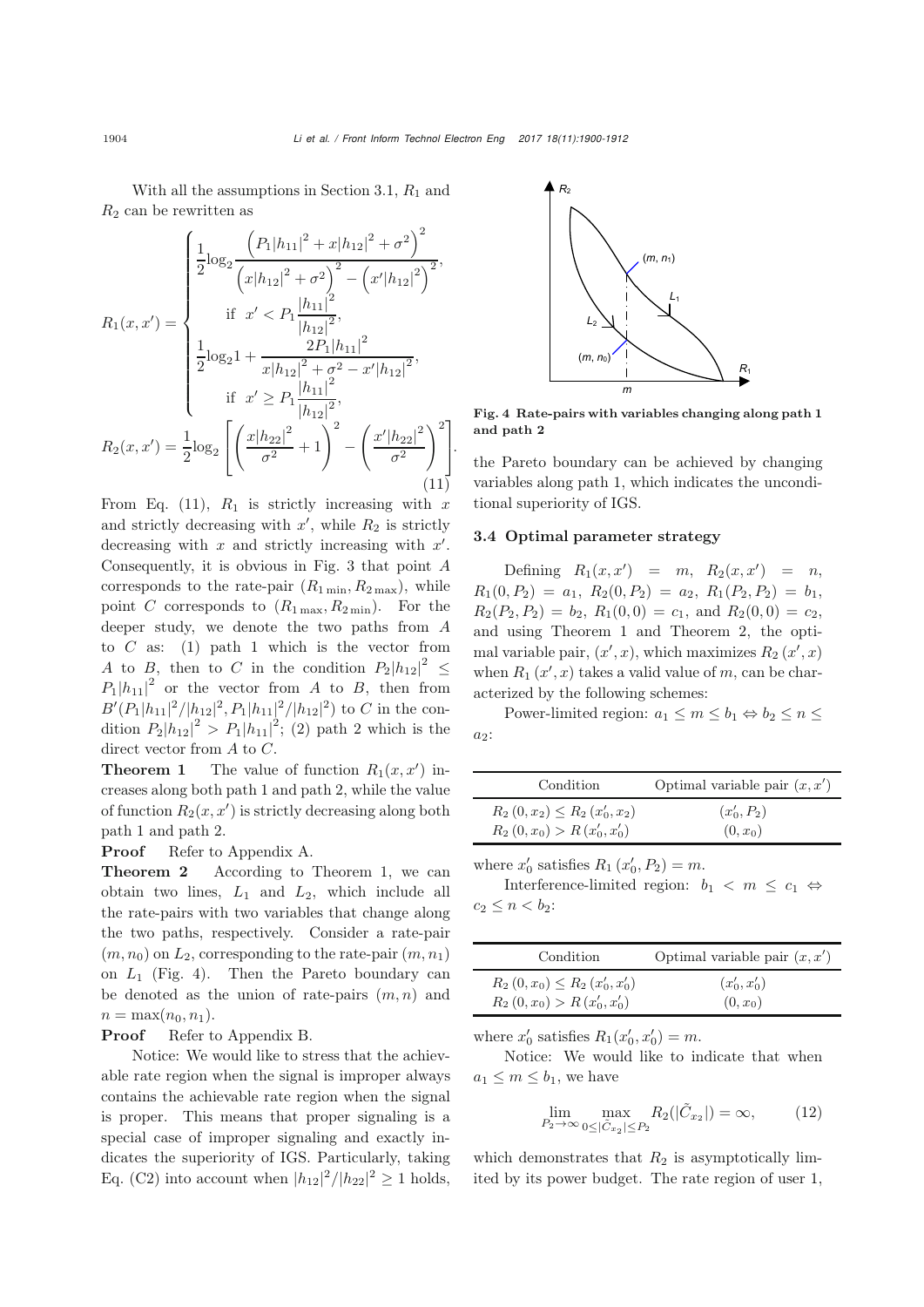$a_1 < m \leq b_1$ , is called the power-limited region; when  $b_1 < m \leq c_1$ , we have

$$
\lim_{P_2 \to \infty} \max_{0 \le |\tilde{C}_{x_2}| \le P_2} R_2(|\tilde{C}_{x_2}|) < \infty,\tag{13}
$$

which demonstrates that  $R_2$  is asymptotically limited by interference. The rate region of user 1,  $b_1 < m < c_1$ , is called the interference-limited region in Eq. (13). Note that with a fixed interference power, the lower the signal-to-noise ratio (SNR) is, the lower the achievable rate will be. In other words, when  $R_1$  is low, and therefore  $R_2$  is high, the interference plays a more significant role, which will be shown in detail in the next section.

In summary, this strategy provides a quick approach to find the optimal parameter with the specific requirement of rate pair  $(R_1, R_2)$ , which will be discussed thoroughly in the next section.

#### 4 Analysis and numerical results

In this section, we offer a series of discussions on the derived characterization together with some numerical results from several representative examples, to illustrate most of the features of IGS at Z-IC. The sum-rate is also analyzed and some remarkable conclusions are derived.

#### 4.1 Sum-rate analysis

#### 4.1.1 Sum-rate with proper signaling

As mentioned in the previous section, proper signaling corresponds to path 2. Hence, the sumrate is characterized only by  $x$ , and can be expressed as

$$
R_{\text{sum}}(x) = R_1(0, x) + R_2(0, x)
$$
  
= 
$$
\log_2 \frac{(P_1|h_{11}|^2 + x|h_{12}|^2 + \sigma^2)(x|h_{22}|^2 + \sigma^2)}{\sigma^2(x|h_{12}|^2 + \sigma^2)}.
$$
 (14)

We thus obtain

$$
\frac{\partial R_{\text{sum}}}{\partial x} = \frac{1}{2^{R_{\text{sum}}} \sigma^2 \ln 2} \cdot \frac{|h_{22}|^2}{\left(x|h_{12}|^2 + \sigma^2\right)^2} \cdot \left[ \left(x|h_{12}|^2 + \sigma^2\right)^2 + \left(1 - \frac{|h_{12}|^2}{|h_{22}|^2}\right) \sigma^2 P_1 |h_{11}|^2 \right]. \tag{15}
$$

Obviously,  $\partial R_{\text{sum}}/\partial x > 0$  holds in the case of  $|h_{12}|^2/|h_{22}|^2 \leq 1 + \sigma^2/P_1|h_{11}|^2$ ; i.e.,  $R_{\text{sum}}$  decreases

as the variable changes along path 2. Thus,  $R_{\text{sum}}$ should achieve the maximum at point  $R_{\text{sum}}(P_2)$ . On the other hand, when

$$
\frac{|h_{12}|^2}{|h_{22}|^2} \ge 1 + \frac{\left(P_2|h_{12}|^2 + \sigma^2\right)^2}{\left(P_1|h_{11}|^2\sigma^2\right)},\tag{16}
$$

it can be similarly derived that  $R_{\text{sum}}$  can achieve the maximum at point  $R_{\text{sum}}(0)$ . Finally, when

$$
1 + \frac{\sigma^2}{P_1|h_{11}|^2} < \frac{|h_{12}|^2}{|h_{22}|^2} < 1 + \frac{\left(P_2|h_{12}|^2 + \sigma^2\right)^2}{\left(P_1|h_{11}|^2\sigma^2\right)},\tag{17}
$$

 $R_{\text{sum}}$  should achieve the maximum at point  $R_{\text{sum}}(0)$ or  $R_{\text{sum}}(P_2)$ .

In summary, the maximum sum-rate can be easily obtained with proper signaling, and we can denote the maximum value of the sum-rate in this situation as  $\max(R_{\text{sum}}(P_2), R_{\text{sum}}(0)).$ 

#### 4.1.2 Sum-rate with improper signaling

When IGS is employed, variation of the sumrate results in more complex parameters. As presented in the previous section, proper signaling corresponds to path 2. Nevertheless, by several similar derivations, the conclusion is presented concisely:

Theorem 3 The distribution of the maximum sum-rate is as follows:

Case I:  $|h_{12}|^2 < |h_{22}|^2$ .

The point at which the maximum sum-rate is achieved is  $(0, P_2)$ .

Case II:  $|h_{12}|^2 = |h_{22}|^2$ .<br>The point at which t

The point at which the maximum sum-rate is achieved is  $(x'_0, P_2)$ , where  $x'_0 \in [0, X]$ ,  $X = \min_{P \in \mathcal{P}} (P, P | I_1 | 2)$  $\frac{\min(P_2, P_1 | h_{12}|^2 / |h_{12}|^2)}{\operatorname{Cose}}$ 

Case III: 
$$
|h_{12}|^2 > |h_{22}|^2
$$
.

1. 
$$
P_2|h_{12}|^2 \leq P_1|h_{11}|^2
$$
.

The point at which the maximum sum-rate is achieved is  $(0, 0)$  or  $(P_2, P_2)$ .

2.  $P_2|h_{12}|^2 > P_1|h_{11}|^2$ .

The point at which the maximum rate is achieved is among  $(0,0)$ ,  $(x'_0, P_2)$ , and  $(P_2, P_2)$ , where  $x'_0$  is the minimum root of  $f(x') = 0$ , and estimated  $B \mid k = |x'| + |x'| \leq |x'| \leq B$ satisfies  $P_1|h_{12}|^2/|h_{12}|^2 < x'_0 \le P_2$ .

Proof Refer to Appendix C.

Notice that Theorem 3 provides a quick way to find the optimal covariance and pseudo-covariance that maximize the sum-rate; a little effort provides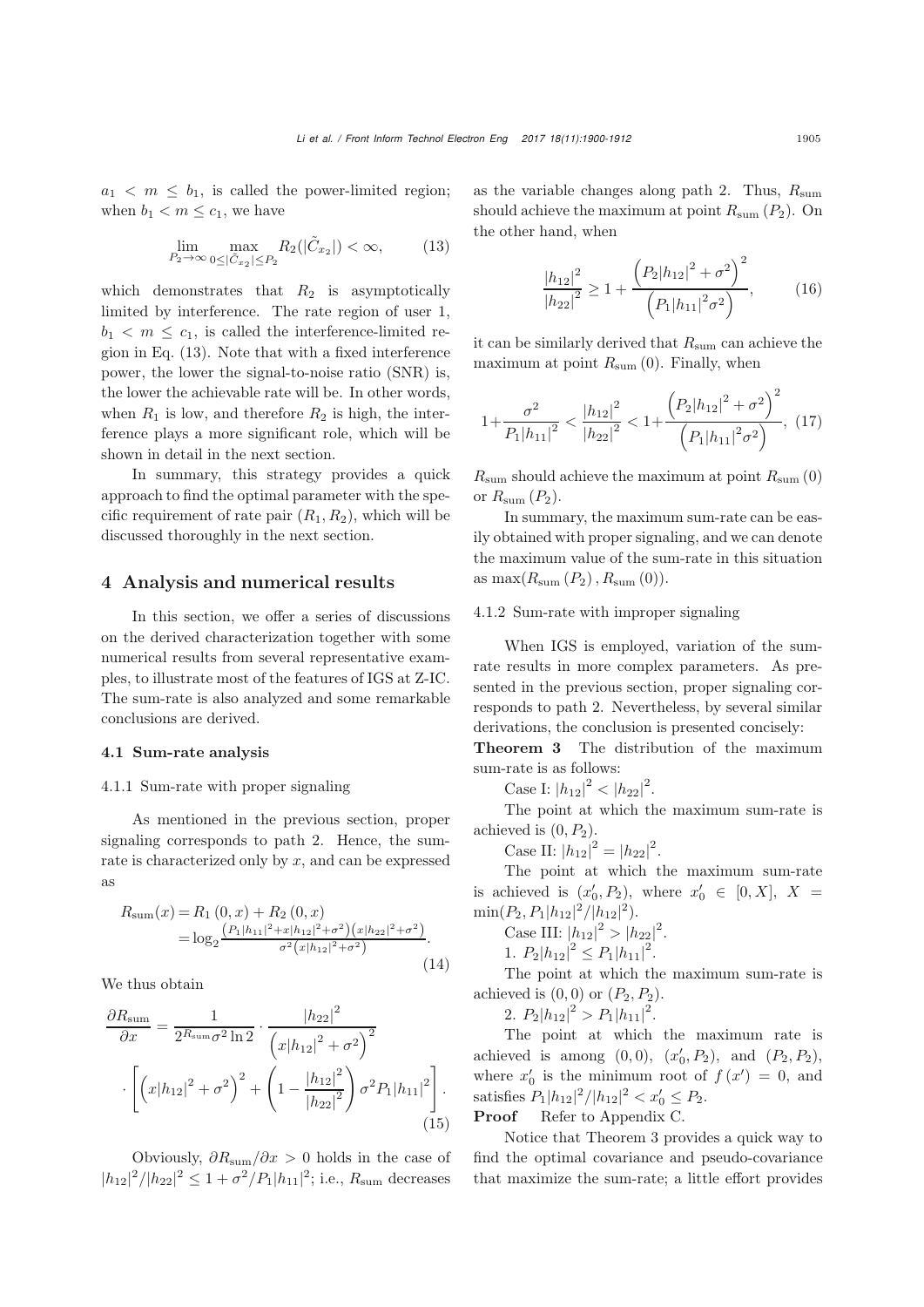some comparison. It is satisfying when the obtained variable pair fits the conditions in practice, which means that it takes few steps to obtain the optimal signal design by Theorem 3. However, the obtained variable pair is not always optimal; for example, the maximum sum-rate may be achieved at point  $(0, 0)$ or  $(0, P_2)$ , which is obviously impractical due to the low rate of user 1 or user 2. In this case, note that Theorems 1 and 2 will work and there is less computational complexity to obtain the optimal signal design, which will be discussed thoroughly in the next section.

#### 4.2 Numerical analysis

To investigate the properties in depth, several discussions and some examples are provided as follows.

#### 4.2.1 Optimal strategies

Optimality of proper signaling: As pointed out in Section 3, if PGS is the optimal strategy for one user, then it is also optimal for another, which means that each point on the Pareto boundary is achieved by both users employing either PGS or IGS.

Properties of the Pareto boundary: the point on the Pareto boundary where both users can employ IGS whose impropriety is up to one (which indicates that the pseudo-covariance is equal to the covariance of the transmit signal). In Fig. 3, for user 2, the vector  $B(B')C$  contains all the variable<br>pairs where a maximally improper signal is trans pairs where a maximally improper signal is transmitted. For user 1, with the analysis in Section 3, if  $P_2|h_{12}|^2 \ge P_1|h_{11}|^2$ , then the points at which a maximally improper signal is transmitted occur on vector  $B''B$  with  $B'' (P_1|h_{12}|^2/|h_{12}|^2, P_2)$ , and hence B is<br>the only point where both users employ the may: the only point where both users employ the maximal IGS; otherwise, such a point does not exist. In summary, both users employ the maximal IGS at the boundary point B only if  $P_2|h_{12}|^2 \ge P_1|h_{11}|^2$ .

To illustrate the properties mentioned above, we introduce the following simulation examples. First, we consider the channel coefficients  $h_{11} = 2 - j$ ,  $h_{12} = 1.5 - 1.5$ j, and  $h_{22} = 1 - 2$ j, so  $|h_{11}|^2 = 5$ ,<br> $|h_{11}|^2 = 4.5$  and  $|h_{12}|^2 = 5$ . We take the power  $|h_{12}|^2 = 4.5$ , and  $|h_{22}|^2 = 5$ . We take the power budgets and noise variance as  $P_1 = P_2 = 15$  and  $\sigma^2 = 1$ . The optimal covariance and pseudocovariance of two users are shown in Fig. 5; the Pareto boundary and the sum-rate are illustrated

in Fig. 6. Notice that  $P_2|h_{12}|^2 < P_1|h_{11}|^2$  holds because user 1 cannot transmit maximally improper signals on the Pareto boundary. At point  $B$ , user 2 transmits the maximally improper signal, but the pseudo-covariance of user 1 is less than the covariance. Furthermore, with  $|h_{12}|^2 < |h_{22}|^2$ , the sum-rate is decreasing along both paths and hence achieves the maximum at point  $A(0, P_2)$  (Fig. 6), which is in agreement with Theorem 3. Secondly, we consider  $|h_{11}|^2 = |h_{22}|^2 = 3.25, |h_{12}|^2 = 4.5$  and<br> $|h_{11}|^2 = 3.25, |h_{12}|^2 = 4.5$  and  $|h_{21}|^2 = 4.5$  and  $|h_{11}|^2 = 3.25, |h_{12}|^2 = |h_{22}|^2 = 4.5.$  In these two cases,  $P_2|h_{12}|^2 \ge P_1|h_{11}|^2$  holds, and hence both users transmit a maximally improper signal at point B. This can be observed in Figs. 7 and 9. Furthermore, since  $|h_{12}|^2 \geq |h_{22}|^2$  holds, the maximum sum-rate is achieved at point  $B$  in case 1 (Fig. 8) and at any points on vector  $\overline{AB}$  in case 2 (Fig. 10), which agrees with Theorem 3.



Fig. 5 Dependency of the optimal covariance and pseudo-covariance on the capacity of user 1 for  $|h_{11}|^2 = 5$ ,  $|h_{12}|^2 = 4.5$ , and  $|h_{22}|^2 = 5$ 



Fig. 6 Optimal rate region boundary and sum-rate with IGS and PGS for  $|h_{11}|^2 = 5$ ,  $|h_{12}|^2 = 4.5$ , and  $|h_{22}|^2 = 5$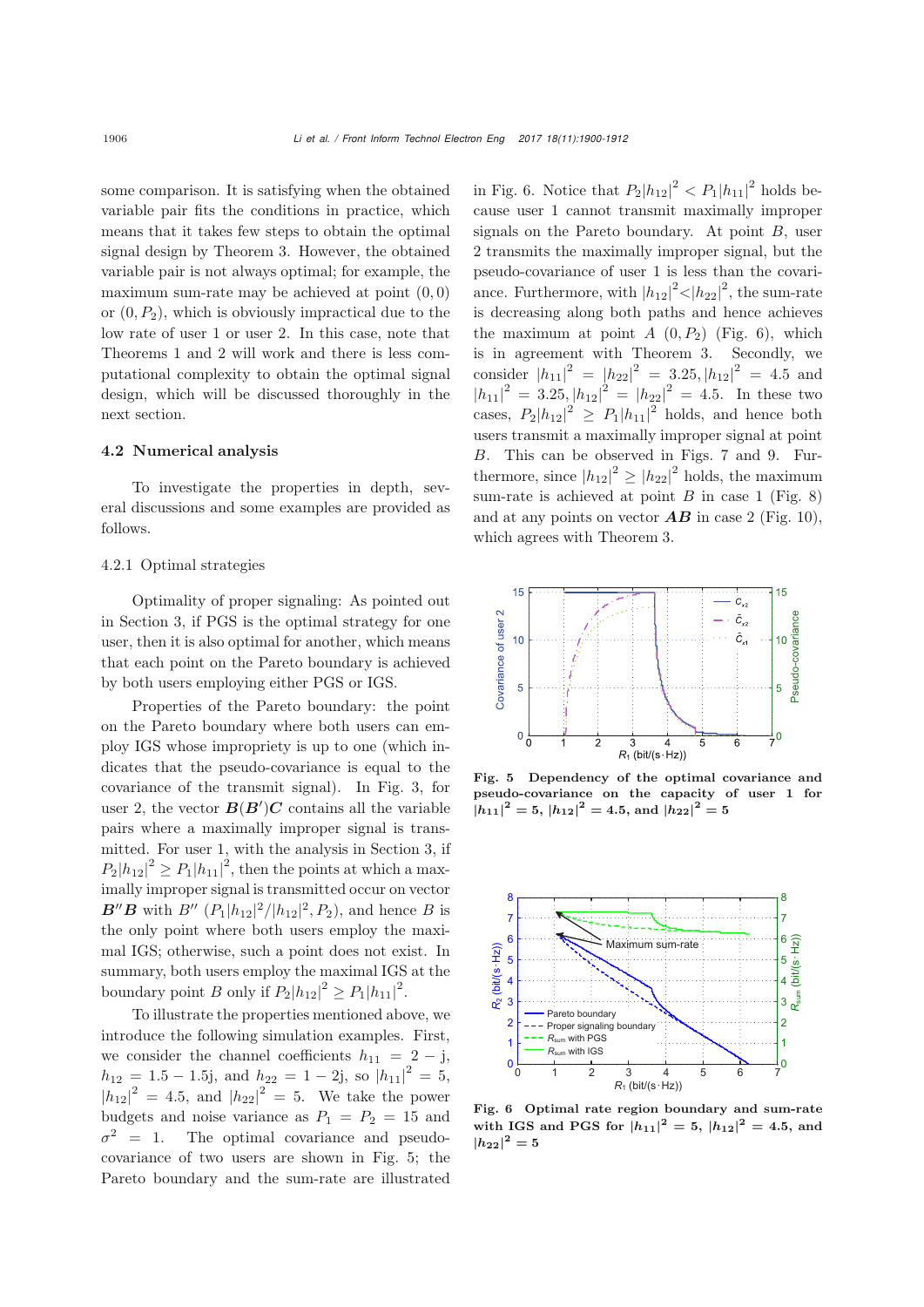#### 4.2.2 Optimal signal design in practice

We would like to point out that the obtained variable pair that maximizes the sum-rate is not always optimal; for example, the optimal parameters occur at point  $(0, 0)$  or  $(0, P_2)$ . We introduce a quick solution to deal with this situation in the previous section, which will be investigated in Fig. 6. Consider the first case where channel coefficients are taken as  $|h_{11}|^2 = 5$ ,  $|h_{12}|^2 = 4.5$ ,<br>and  $|h_{12}|^2 = 5$ . Notice that  $|h_{12}|^2 \le |h_{12}|^2$  holds. and  $|h_{22}|^2 = 5$ . Notice that  $|h_{11}|^2 < |h_{12}|^2$  holds, and we can quickly obtain the variable pair  $(0, P_2)$ , which maximizes the sum-rate, by Theorem 3. This is absolutely not the optimal signal design, because the rate of user 1 is too small with the value of  $0.77$  bits/(s $\cdot$ Hz). If we assume that the rate of both users is not less than 3 bits/(s $\cdot$ Hz), then with Theorems 1 and 2, the possible region of variables of the optimal design are described as vectors **PB** and **BQ** (Fig. 11), where  $P(u, P_2)$ 



Fig. 7 Dependency of the optimal covariance and pseudo-covariance on the capacity of user 1 for  $|h_{11}|^2 = 3.25, |h_{12}|^2 = 4.5, \text{ and } |h_{22}|^2 = 3.25$ 



Fig. 8 Optimal rate region boundary and sum-rate with IGS and PGS for  $|h_{11}|^2 = 3.25$ ,  $|h_{12}|^2 = 4.5$ , and  $|h_{22}|^2 = 3.25$ 

and  $Q(v, v)$  satisfy  $R_1(u, P_2) = 3$  bits/(s·Hz) and  $R_2(v, v) = 3 \text{ bits/(s-Hz)}$ , respectively. Finally, with Theorem 3, we find that the sum-rate is decreasing along path 1; consequently, we can quickly find the optimal covariance and pseudo-covariance, i.e.,  $(u, P_2)$ . All of the analysis can be proved by the emulation in Figs. 5 and 6. Hence, in a specific, very complicated case, the possible region of variables of the optimal design can be easily achieved by Theorem 3 or it can be described as the definite vector, which takes less calculation or analysis to find the terminal covariance and pseudo-covariance in Z-IC.

All in all, it is obvious that the achievable rate region of improper signaling contains the entire achievable rate region of proper signaling. This can be observed in Figs. 6, 8, and 10, which show the superiority of IGS. Furthermore, the simplicity of the optimal signal design strategy proposed in Section 3 is proved adequately in this section, based on the reduction of the search space.



Fig. 9 Dependency of the optimal covariance and pseudo-covariance on the capacity of user 1 for  $|h_{11}|^2 = 3.25, |h_{12}|^2 = 4.5, \text{ and } |h_{22}|^2 = 4.5$ 



Fig. 10 Optimal rate region boundary and sum-rate with IGS and PGS for  $|h_{11}|^2 = 3.25$ ,  $|h_{12}|^2 = 4.5$ , and  $|h_{22}|^2 = 4.5$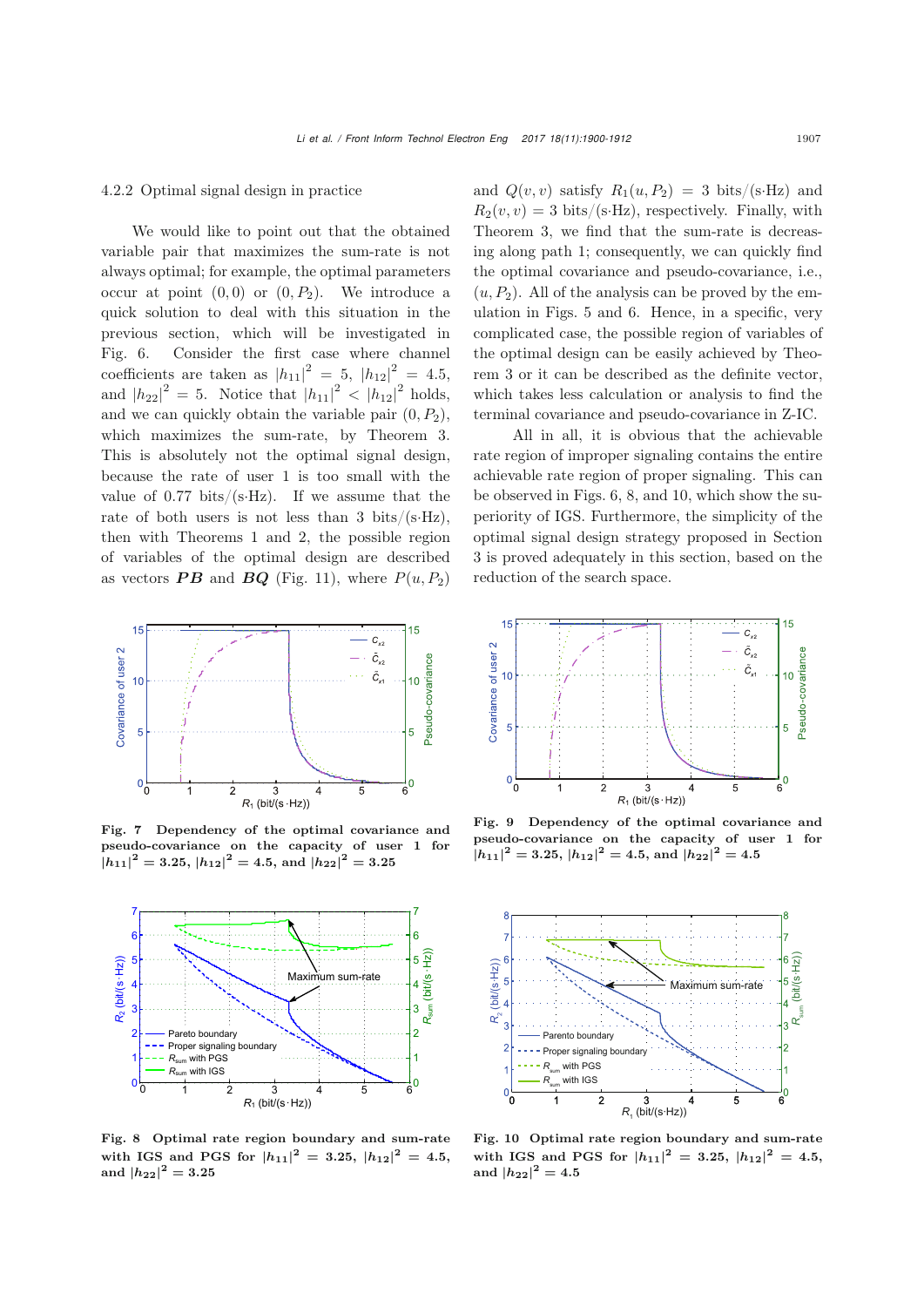

Fig. 11 The possible region of variables of the optimal design

### 5 Conclusions

We propose a thoroughly optimal signal design strategy to achieve the Pareto boundary with IGS in Z-IC. It is proved that the achievable rate region with IGS always contains the achievable rate region when the signal is proper, which shows the great superiority of IGS. An easy solution to achieve the required rate region is proposed through an optimal strategy, which is designed to optimize the covariance and pseudo-covariance with IGS. Furthermore, we derived a closed-form solution to achieve the maximal sum-rate, which requires less calculation to find the corresponding variable pair, i.e., covariance and pseudo-covariance.

#### References

- Agiwal, M., Roy, A., Saxena, N., 2016. Next generation 5G wireless networks: a comprehensive survey. *IEEE Commun. Surv. Tutor.*, 18(3):1617-1655. https://doi.org/10.1109/COMST.2016.2532458
- Cadambe, V.R., Jafar, S.A., 2008. Interference alignment and degrees of freedom of the *K*-user interference channel. *IEEE Trans. Inform. Theor.*, 54(8):3425-3441. https://doi.org/10.1109/TIT.2008.926344
- Cadambe, V.R., Jafar, S.A., Wang, C.W., 2010. Interference alignment with asymmetric complex signaling—settling the H∅st-Madsen-Nosratinia conjecture. *IEEE Trans. Inform. Theor.*, 56(9):4552-4565. https://doi.org/10.1109/TIT.2010.2053895
- Costa, M.H.M., 1985. On the Gaussian interference channel. *IEEE Trans. Inform. Theor.*, 31(5):607-615. https://doi.org/10.1109/TIT.1985.1057085
- Hellings, C., Joham, M., Utschick, W., 2013. QoS feasibility in MIMO broadcast channels with widely linear transceivers. *IEEE Signal Process. Lett.*, 20(11):1134- 1137. https://doi.org/10.1109/LSP.2013.2282186
- Ho, Z.K.M., Jorswieck, E., 2012. Improper Gaussian signaling on the two-user SISO interference channel. *IEEE Trans. Wirel. Commun.*, 11(9):3194-3203. https://doi.org/10.1109/TWC.2012.071612.111338
- Host-Madsen, A., Nosratinia, A., 2005. The multiplexing gain of wireless networks. Int. Symp. on Information Theory, p.2065-2069. https://doi.org/10.1109/ISIT.2005.1523709
- Kim, C., Jeong, E.R., Sung, Y.C., *et al*., 2012. Asymmetric complex signaling for full-duplex decode-and-forward relay channels. Int. Conf. on Convergence, p.28-29. https://doi.org/10.1109/ICTC.2012.6386770
- Kurniawan, E., Sun, S.M., 2015. Improper Gaussian signaling scheme for the Z-interference channel. *IEEE Trans. Wirel. Commun.*, 14(7):3912-3923. https://doi.org/10.1109/TWC.2015.2414913
- Lagen, S., Agustin, A., Vidal, J., 2016. Coexisting linear and widely linear transceivers in the MIMO interference channel. *IEEE Trans. Signal Process.*, 64(3):652-664. https://doi.org/10.1109/TSP.2015.2489604
- Lameiro, C., Santamaria, I., Schreier, P.J., 2017. Rate region boundary of the SISO Z-interference channel with improper signaling. *IEEE Trans. Commun.*, 65(3):1022- 1034. https://doi.org/10.1109/TCOMM.2016.2641948
- Motahari, A.S., Khandani, A.K., 2009. Capacity bounds for the Gaussian interference channel. *IEEE Trans. Inform. Theor.*, 55(2):620-643. https://doi.org/10.1109/TIT.2008.2009807
- Neeser, F.D., Massey, J.L., 1993. Proper complex random processes with applications to information theory. *IEEE Trans. Inform. Theor.*, 39(4):1293-1302. https://doi.org/10.1109/18.243446
- Sato, H., 1981. The capacity of the Gaussian interference channel under strong interference. *IEEE Trans. Inform. Theor.*, 27(6):786-788. https://doi.org/10.1109/TIT.1981.1056416
- Telatar, E., 1999. Capacity of multi-antenna Gaussian channels. *Eur. Trans. Telecommun.*, 10(6):585-595. https://doi.org/10.1002/ett.4460100604
- Zeng, Y., Yetis, C.M., Gunawan, E., *et al*., 2013a. Transmit optimization with improper Gaussian signaling for interference channels. *IEEE Trans. Signal Process.*, 61(11):2899-2913.
	- https://doi.org/10.1109/TSP.2013.2254480
- Zeng, Y., Zhang, R., Gunawan, E., *et al*., 2013b. Optimized transmission with improper Gaussian signaling in the *K*-user MISO interference channel. *IEEE Trans. Wirel. Commun.*, 12(12):6303-6313. https://doi.org/10.1109/TWC.2013.103013.130439

## Appendix A: Proof of Theorem 1

For path 1, from A to B, where  $x = P_2$ ,  $R_1$ and  $R_2$  are functions of  $x'$ , and it is obvious that  $\partial R_1/\partial x' > 0$  and  $\partial R_2/\partial x' < 0$ ; from B to C, where using Eqs.  $(7)$  and  $(8)$ , it is straightforward to derive Eq. (A1).

Notice that if  $P_2|h_{12}|^2 > P_1|h_{11}|^2$ , we can find a point  $B'(P_1|h_{11}|^2/|h_{12}|^2, P_1|h_{11}|^2/|h_{12}|^2)$ , where  $R_1$  is a constant  $b_1$  from  $B$  to  $B'$ . On the other hand, notice that  $\partial R_2/\partial x > 0$  when the argument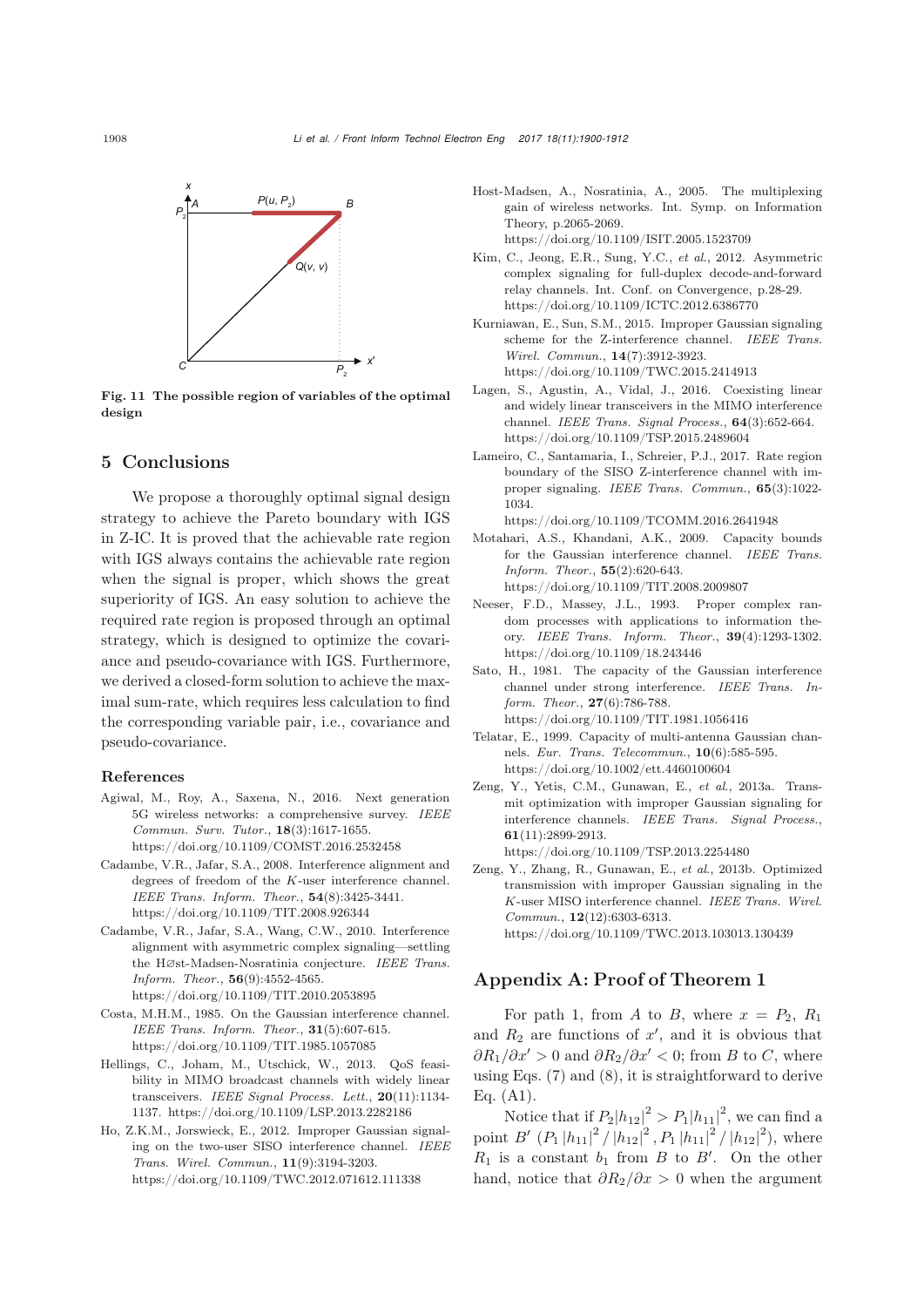changes along vector  $BB'$ ; hence  $R_1 = b_1$ , and<br> *B* achieves the maximum at *B* According to the  $R_2$  achieves the maximum at B. According to the above analysis, path 1 is from  $A$  to  $B$ , then from  $B'(P_1|h_{11}|^2/|h_{12}|^2, P_1|h_{11}|^2/|h_{12}|^2)$  to C, which<br>is denoted in Section 3. From Eq. (41), we can is denoted in Section 3. From Eq. (A1), we can observe that the argument  $x'$  changing from  $B'$  to  $C$  will lead to an increase in  $R_1$  and a decrease in  $R_2$ . Similarly, for path 2, we can obtain that  $R_1$  is increasing and  $R_2$  is decreasing. Consequently, we have obtained the entire trend of these two functions along two paths, which completes the proof.

# Appendix B: Proof of Theorem 2

First of all, in analysis parallel to the proof of Theorem 1, we split path 1 into two parts, i.e., *AB* and  $BC$ . Consider the function  $R_1$  in Eq. (11), which can be denoted as a curved surface in a threedimensional system of coordinates. Then, the projection of a contour on the  $x'$ -x plane when  $R_1$  takes a valid value  $m$  is the curve depicted as a dotted line in Fig. B1. The shape of the projection has some properties. The derivations are as follows: taking  $R_1(x, x') = m$ , then with some simplification, the mathematical expression of the projection of contour can be denoted as

$$
\begin{cases}\n\frac{\left(P_1|h_{11}|^2 + x|h_{12}|^2 + \sigma^2\right)^2}{\left(x|h_{12}|^2 + \sigma^2\right)^2 - \left(x'|h_{12}|\right)^2} = 2^{2m}, \\
\text{if } x' < P_1 \frac{|h_{11}|^2}{|h_{12}|^2}, \\
\frac{2P_1|h_{11}|^2}{x|h_{12}|^2 + \sigma^2 - x'|h_{12}|^2} = 2^{2m} - 1, \\
\text{if } x' \ge P_1 \frac{|h_{11}|^2}{|h_{12}|^2},\n\end{cases} (B1)
$$

and we obtain

$$
\frac{\partial x}{\partial x'} = \begin{cases}\n\frac{\left(P_1|h_{11}|^2 + x|h_{12}|^2 + \sigma^2\right)x'|h_{12}|^2}{\left(x'|h_{12}|\right)^2 + P_1|h_{11}|^2\left(x|h_{12}|^2 + \sigma^2\right)},\\
\text{if } x' < P_1 \frac{|h_{11}|^2}{|h_{12}|^2},\\
\frac{x'}{x}, \text{ if } x' \ge P_1 \frac{|h_{11}|^2}{|h_{12}|^2}.\n\end{cases} \tag{B2}
$$

When  $x' < P_1 |h_{11}|^2 / |h_{12}|^2$ , Eq. (B3) holds, and we obtain  $0 < \partial x/\partial x' < 1$ . Therefore, the projection of contour can be shaped as depicted in Fig. B1. Furthermore, if we substitute  $R_1(x, x') = m$ <br>into Eq. (11), we obtain Eq. (B4), and if we then into Eq. (11), we obtain Eq. (B4), and if we then substitute Eq.  $(15)$  into the expression of  $R_2$ , it can

$$
\frac{\partial R_1}{\partial x} = \frac{\partial R_1}{\partial x'} = \begin{cases}\n\frac{\sigma^2 |h_{12}|^2 \left( P_1 |h_{11}|^2 + x |h_{12}|^2 + \sigma^2 \right)}{2^{2R_2} \ln 2(2x\sigma^2 |h_{12}|^2 + \sigma^4)^2} (x |h_{12}|^2 - P_1 |h_{11}|^2) < 0, \text{ if } x' < P_1 \frac{|h_{11}|^2}{|h_{12}|^2}, \\
0, \text{ if } x' \ge P_1 \frac{|h_{11}|^2}{|h_{12}|^2},\n\frac{\partial R_2}{\partial x} = \frac{\partial R_2}{\partial x'} = \frac{|h_{22}|^2}{2^{2R_1} \sigma^2 \ln 2} > 0.\n\end{cases} \tag{A1}
$$

$$
\left(P_1|h_{11}|^2 + x|h_{12}|^2 + \sigma^2\right)x'|h_{12}|^2 - \left[\left(x'|h_{12}|\right)^2 + P_1|h_{11}|^2\left(x|h_{12}|^2 + \sigma^2\right)\right]
$$

$$
= \left(P_1|h_{11}|^2 - x'|h_{12}|\right)\left[x'|h_{12}| - \left(x|h_{12}|^2 + \sigma^2\right)\right] < 0.
$$
(B3)

$$
x' = \begin{cases} \frac{1}{|h_{12}|^2} \left[ \left( x|h_{12}|^2 + \sigma^2 \right)^2 - 2^{-2m} \left( P_1|h_{11}|^2 + x|h_{12}|^2 + \sigma^2 \right)^2 \right]^{\frac{1}{2}}, & \text{if } x' < P_1 \frac{|h_{11}|^2}{|h_{12}|^2}, \\ \frac{1}{|h_{12}|^2} \left[ \left( x|h_{12}|^2 + \sigma^2 \right) - \frac{2P_1|h_{11}|^2}{(2^{2m} - 1)|h_{12}|^2} \right], & \text{if } x' \ge P_1 \frac{|h_{11}|^2}{|h_{12}|^2}. \end{cases} \tag{B4}
$$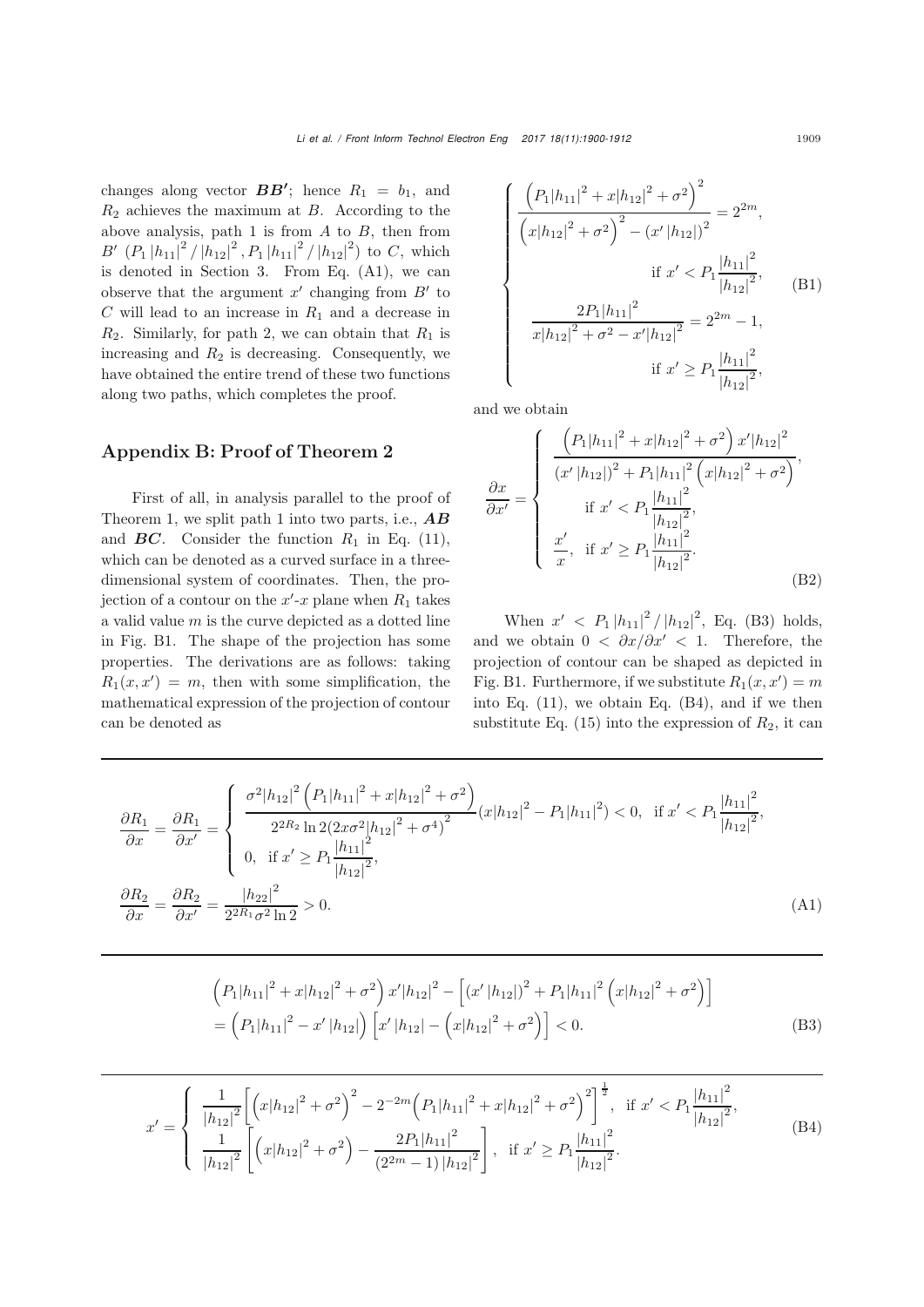be rewritten as Eq. (B5). Finally, we obtain the derivation of  $R_2$  as Eq. (B6).

When  $x' \ge P_1 |h_{11}|^2 / |h_{12}|^2$ ,  $\partial R_2 / \partial x$  is decreasing in *m*. We obtain

$$
\frac{\partial R_2}{\partial x} \ge \frac{\partial R_2}{\partial x}\Big|_{m_{\text{max}}=R_1(P_2, P_2)}
$$

$$
\Leftrightarrow \frac{\partial R_2}{\partial x} \ge \frac{2|h_{22}|^2}{2^{2R_2}\sigma^2\ln 2} > 0.
$$
(B7)

When  $x' < P_1 |h_{11}|^2 / |h_{12}|^2$ , we obtain Ñ,

$$
\frac{\partial R_2}{\partial x} \ge 0 \Leftrightarrow x \ge \frac{1}{|h_{22}|^2} \left\{ \frac{|h_{22}|^2}{|h_{12}|^2} \left[ \sigma^2 \left( 1 - 2^{-2m} \right) - 2^{-2m} P_1 |h_{11}|^2 \right] - \sigma^2 \right\}.
$$
\n(B8)

Notice that if we let  $x_0$  be such that Eq. (B8) holds with equality, then it holds with inequality strictly when  $x > x_0$ . Consequently, when  $R_1$  takes value of  $m$ , the variable pair where  $R_2$  achieves the maximum must be at  $M$  or  $N$  (Fig. B1). Similarly, we can derive the conclusion of the situation when variables change along vector *AB*, which concludes the proof.

## Appendix C: Proof of Theorem 3

When the improperly transmitted signal is considered, we want to discuss the relevant problems under two conditions:



Fig. B1 Achievable domain and the projection of contour when  $R_1(x, x') = m$ 

1. 
$$
P_2|h_{12}|^2 \leq P_1|h_{11}|^2
$$
.

Under this condition, it is straightforward to obtain some useful results by some simple derivations. Specifically, the expression of the sum-rate when the arguments change along path 1 can be formulated as

$$
R_{\text{sum}} = R_1(x', x) + R_2(x', x)
$$
  
= 
$$
\begin{cases} R_1(x', P_2) + R_2(x', P_2), \text{ if } a_1 \le m \le b_1, \\ R_1(x, x) + R_2(x, x), \text{ if } b_1 < m \le c_1. \end{cases}
$$
 (C1)

Case I:  $a_1 \leq m \leq b_1 \Leftrightarrow b_2 \leq n \leq a_2$ .

After a series of derivations, we can obtain Eq.  $(C2)$ . Based on Eq.  $(C2)$ , we can further derive

$$
R_2(x) = \begin{cases} \frac{1}{2} \log_2 \left\{ \frac{1}{\sigma^4} \left( x|h_{22}|^2 + \sigma^2 \right)^2 - \frac{|h_{22}|^4}{|h_{12}|^4 \sigma^4} \left[ \left( x|h_{12}|^2 + \sigma^2 \right)^2 - 2^{-2m} \left( P_1|h_{11}|^2 + x|h_{12}|^2 + \sigma^2 \right)^2 \right] \right\}, \\ \text{if } x' < P_1 \frac{|h_{11}|^2}{|h_{12}|^2}, \\ \frac{1}{2} \log_2 \left\{ \left( \frac{x|h_{22}|^2}{\sigma^2} + 1 \right)^2 - \frac{|h_{22}|^4}{|h_{12}|^4 \sigma^4} \left[ \left( x|h_{12}|^2 + \sigma^2 \right) - \frac{2P_1|h_{11}|^2}{(2^{2m} - 1)} \right]^2 \right\}, \\ \text{if } x' \ge P_1 \frac{|h_{11}|^2}{|h_{12}|^2}. \end{cases} (B5)
$$

$$
\frac{\partial R_2}{\partial x} = \begin{cases}\n\frac{2|h_{22}|^2}{2^{2R_2}\sigma^4 \ln 2} \left\{ x|h_{22}|^2 + \sigma^2 - \frac{|h_{22}|^2}{|h_{12}|^2} \left[ \sigma^2 \left( 1 - 2^{-2m} \right) - 2^{-2m} P_1 |h_{11}|^2 \right] \right\}, & \text{if } x' < P_1 \frac{|h_{11}|^2}{|h_{12}|^2}, \\
\frac{2|h_{22}|^2}{2^{2R_2}\sigma^4 \ln 2} \left[ \sigma^2 \left( 1 - \frac{|h_{22}|^2}{|h_{12}|^2} \right) + \frac{|h_{22}|^2}{|h_{12}|^2} \frac{2P_1 |h_{11}|^2}{(2^{2m} - 1)} \right], & \text{if } x' \ge P_1 \frac{|h_{11}|^2}{|h_{12}|^2}.\n\end{cases} \tag{B6}
$$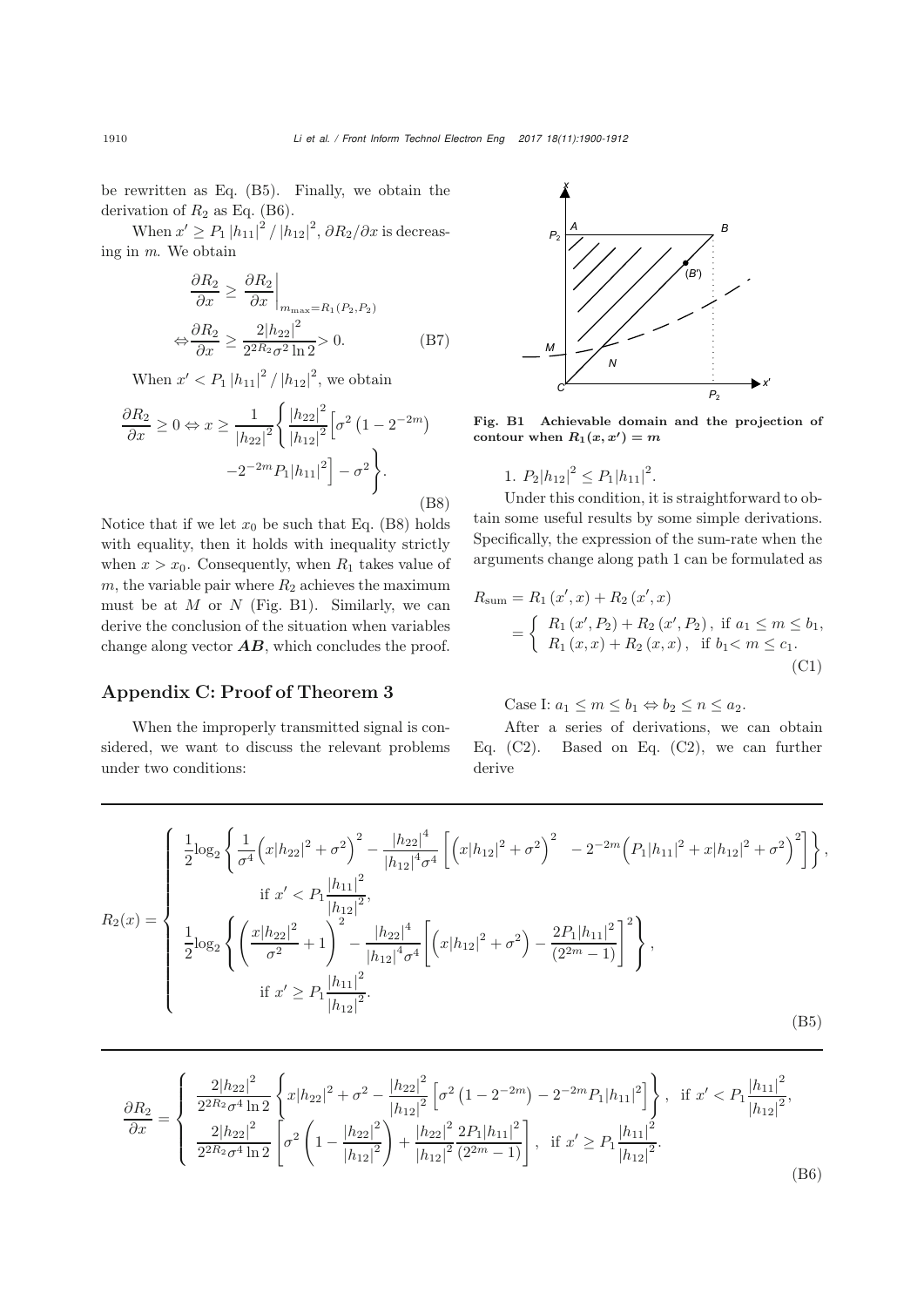$$
\begin{cases}\n\frac{\partial R_{\text{sum}}}{\partial x'^2} > 0 \Leftrightarrow \frac{|h_{12}|^2}{|h_{22}|^2} > 1, \\
\frac{\partial R_{\text{sum}}}{\partial x'^2} = 0 \Leftrightarrow \frac{|h_{12}|^2}{|h_{22}|^2} = 1, \\
\frac{\partial R_{\text{sum}}}{\partial x'^2} < 0 \Leftrightarrow \frac{|h_{12}|^2}{|h_{22}|^2} < 1.\n\end{cases}
$$
(C3)

To be more specific, since the arguments are changing along vector  $\overline{AB}$  in this case, the monotonicity of  $R_{\text{sum}}$  is determined by  $|h_{12}|^2 / |h_{22}|^2$ . Hence,  $R_{\text{sum}}$  either is a constant or it can achieve the maximum only at point  $A$  or  $B$ , which is determined by the range of  $|h_{12}|^2 / |h_{22}|^2$ .

Case II:  $b_1 < m \le c_1 \Leftrightarrow c_2 \le n < b_2$ .<br>  $2|h^{-1^2}(p+h^{-1^2}+p+h^{-1^2})|$ 

$$
\frac{\partial R_{\text{sum}}}{\partial x} = \frac{2|h_{12}|^2 \left(P_1|h_{11}|^2 + P_2|h_{12}|^2 + \sigma^2\right)}{2^{2R_{\text{sum}}+1}\ln 2} \cdot \frac{|h_{22}|^2}{|h_{12}|^2} + \sigma^2 \left(1 - \frac{|h_{22}|^2}{|h_{12}|^2}\right) \frac{x|h_{12}|^2 - P_1|h_{11}|^2}{\left(2x|h_{12}|^2 + \sigma^2\right)^2} \cdot \frac{C(1)}{C(2)}
$$

Let us pay attention to  $|h_{12}|^2 / |h_{22}|^2$ . It is not hard to find that  $\partial R_{\text{sum}}/\partial x > 0$  holds under the condition  $|h_{12}|^2 / |h_{22}|^2$ . It means that  $R_{\text{sum}}$  decrease when the variables change along vector *BC*, which is the second part of path 1. As for the case of  $|h_{12}|^2 / |h_{22}|^2 > 1$ , we obtain that  $R_{\text{sum}}$  can<br>cabine the maximum only at point  $P_{\text{max}}(P, P)$  on achieve the maximum only at point  $R_{\text{sum}}(P_2, P_2)$  or  $R_{\text{sum}}$   $(P_2, P_2)$ .

2. 
$$
P_2|h_{12}|^2 > P_1|h_{11}|^2
$$
.

Notice that if  $P_2|h_{12}|^2 > P_1|h_{11}|^2$ , path 1 can be denoted as from  $A$  to  $B$ , then from  $B'$  $(P_1 |h_{11}|^2 / |h_{12}|^2, P_1 |h_{11}|^2 / |h_{12}|^2)$  to A (refer<br>to Appendix A) In this association wiste Appendix A). In this case, there exists a point  $M \left(\frac{P_1}{h_{11}}\Big|^2 / |h_{12}|^2, P_2\right)$ . Defining  $R_1(P_1|h_{11}|^2/|h_{12}|^2, P_2)$  =  $b'_1$  and<br> $R_1(P_1|h_{11}|^2/|h_{12}|^2, P_1) = b'_1$  we discuss the  $R_2(P_1|h_{11}|^2/|h_{12}|^2, P_2) = b'_2$ , we discuss the maximum  $R_{\text{sum}}$  in three different cases:

Case I:  $a_1 \le m \le b'_1 \Leftrightarrow b'_2 \le n \le a_2$ .

Similar to Case I in Condition 1, the monotonicity of  $R_{\text{sum}}$  with regard to the arguments x or x' is characterized by  $|h_{12}|^2 / |h_{22}|^2$ . Hence,  $R_{\text{sum}}$  either is a constant or can achieve the maximum only at point A or B, which is determined by the value of  $|h_{12}|^2 / |h_{22}|^2$ .

Case II:  $b'_1 < m \leq b_1 \Leftrightarrow b_2 \leq n < b'_2$ .

In this situation,  $R_{\text{sum}}$  can be expressed as Eq. (C5), and the derivation can be expressed as Eq. (C6).

Let

$$
f(x') = \left(x' - P_2 - \frac{\sigma^2}{|h_{12}|^2}\right)^2 \left(1 - \frac{|h_{12}|^2}{P_1|h_{11}|^2}x'\right)
$$

$$
+\sigma^2 \left(2P_2 + \frac{\sigma^2}{|h_{22}|^2} + \frac{\sigma^2}{|h_{12}|^2}\right) \left(\frac{1}{|h_{22}|^2} - \frac{1}{|h_{12}|^2}\right).
$$
(C7)

$$
\frac{\partial R_{\text{sum}}}{\partial x'^2} = \frac{1}{2^{2R_{\text{sum}}+1}\ln 2} \cdot \frac{\left(P_1|h_{11}|^2 + P_2|h_{12}|^2 + \sigma^2\right)^2 |h_{12}|^4 |h_{22}|^4}{\left[\left(P_2|h_{12}|^2 + \sigma^2\right)^2 - \left(x'|h_{12}|\right)^2\right]^2 \sigma^4} \cdot \left[\left(P_2 + \frac{\sigma^2}{|h_{22}|^2}\right)^2 - \left(P_2 + \frac{\sigma^2}{|h_{12}|^2}\right)^2\right],\tag{C2}
$$

$$
R_{\text{sum}} = R_1(x', P_2) + R_2(x', P_2)
$$
  
=  $\frac{1}{2} \log_2 \left\{ \left[ 1 + \frac{2P_1|h_{11}|^2}{P_2|h_{12}|^2 + \sigma^2 - x'|h_{12}|^2} \right] \left[ \left( \frac{P_2|h_{22}|^2}{\sigma^2} + 1 \right)^2 - \left( \frac{x'|h_{22}|^2}{\sigma^2} \right)^2 \right] \right\}.$  (C5)

$$
\frac{\partial R_{\text{sum}}}{\partial x'^2} = \frac{P_1 |h_{11}|^2 |h_{12}|^2 |h_{22}|^4}{2^{2R_{\text{sum}}}\sigma^4 \ln 2 \left(P_2 |h_{12}|^2 + \sigma^2 - x' |h_{12}|^2\right)^2} \cdot \left[ \left(x' - P_2 - \frac{\sigma^2}{|h_{12}|^2}\right)^2 \left(1 - \frac{|h_{12}|^2}{P_1 |h_{11}|^2} x'\right) + \sigma^2 \left(2P_2 + \frac{\sigma^2}{|h_{22}|^2} + \frac{\sigma^2}{|h_{12}|^2}\right) \left(\frac{1}{|h_{22}|^2} - \frac{1}{|h_{12}|^2}\right) \right].
$$
\n(C6)